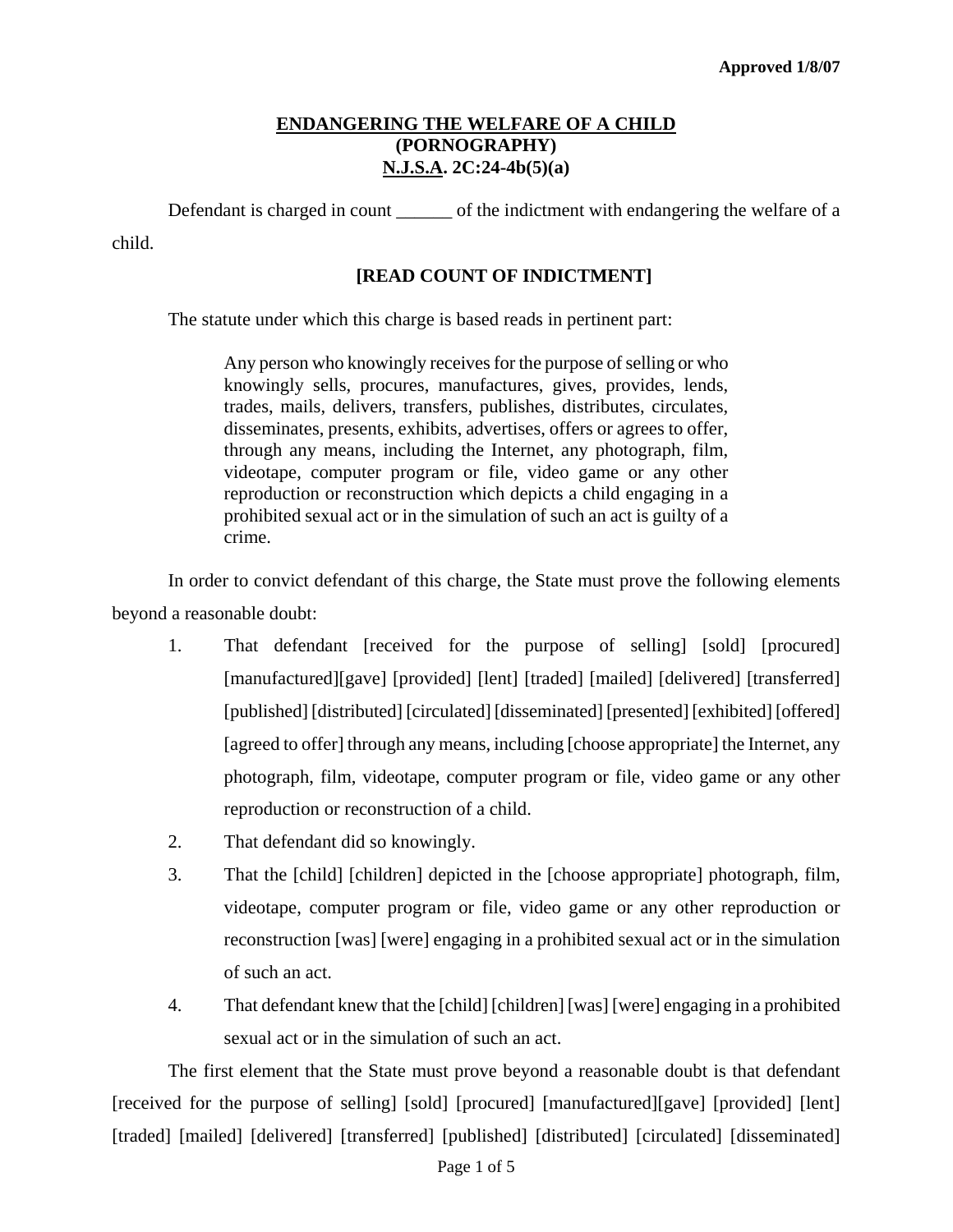[presented] [exhibited] [offered] [agreed to offer] through any means, including the Internet, any photograph, film, videotape, computer program or file, video game or any other reproduction or reconstruction of a child.

A child means any person under the age of 16 years of age. The State must prove beyond a reasonable doubt that the child[ren] was [were] under the age of 16 at the time of the offense. It is not a defense that the defendant did not know that the child[ren] was [were] under the age of 16 or that the defendant believed that the child[ren] was [were] 16 years old or older, even if such a mistaken belief was reasonable.<sup>[1](#page-0-0)</sup>

### **[USE IF DEFENDANT ASSERTS "VIRTUAL CHILD" DEFENSE]**

A child means any person under the age of 16 years of age. The State must prove beyond a reasonable doubt that the [child][children] [was] [were] under the age of 16 at the time of the offense. Moreover, the State must prove beyond a reasonable doubt that the images in question were of [a] real [child] [children] and that defendant knew that the images were of [a] real  $[child][children].<sup>2</sup>$  $[child][children].<sup>2</sup>$  $[child][children].<sup>2</sup>$ 

It is not a defense that the defendant did not know that the [child][children] [was] [were] under the age of 16 or that the defendant believed that the [child][children] [was] [were] 16 years old or older, even if such a mistaken belief was reasonable.<sup>[3](#page-1-1)</sup>

Reproduction means, but is not limited to, computer generated images.

## **[EXCEPT WHEN THE ALLEGATION IS RECEIVING FOR THE PURPOSE OF SELLING, CHARGE THE FOLLOWING AS THE SECOND ELEMENT]**

The second element that the State must prove beyond a reasonable doubt is that defendant knowingly [sold] [procured] [manufactured][gave] [provided] [lent] [traded] [mailed] [delivered] [transferred] [published] [distributed] [circulated] [disseminated] [presented] [exhibited] [offered] [agreed to offer] through any means, including the Internet, any photograph, film, videotape, computer program or file, video game or any other reproduction or reconstruction of a child.

<span id="page-1-2"></span>A person acts knowingly with respect to the nature of his/her conduct or the attendant circumstances if he/she is aware that the conduct is of that nature or that such circumstances exist or the person is aware of a high probability of their existence. A person acts knowingly with respect to

i<br>Li

<sup>1</sup> N.J.S.A. 2C:24-4b(6). See State v. Perez, 177 N.J. 540, 555 (2003). 2

<span id="page-1-0"></span>State v. May, 362 N.J. Super. 572, 588 (App. Div. 2003).

<span id="page-1-1"></span>N.J.S.A. 2C:24-4b(6). See State v. Perez, 177 N.J. 540, 555 (2003).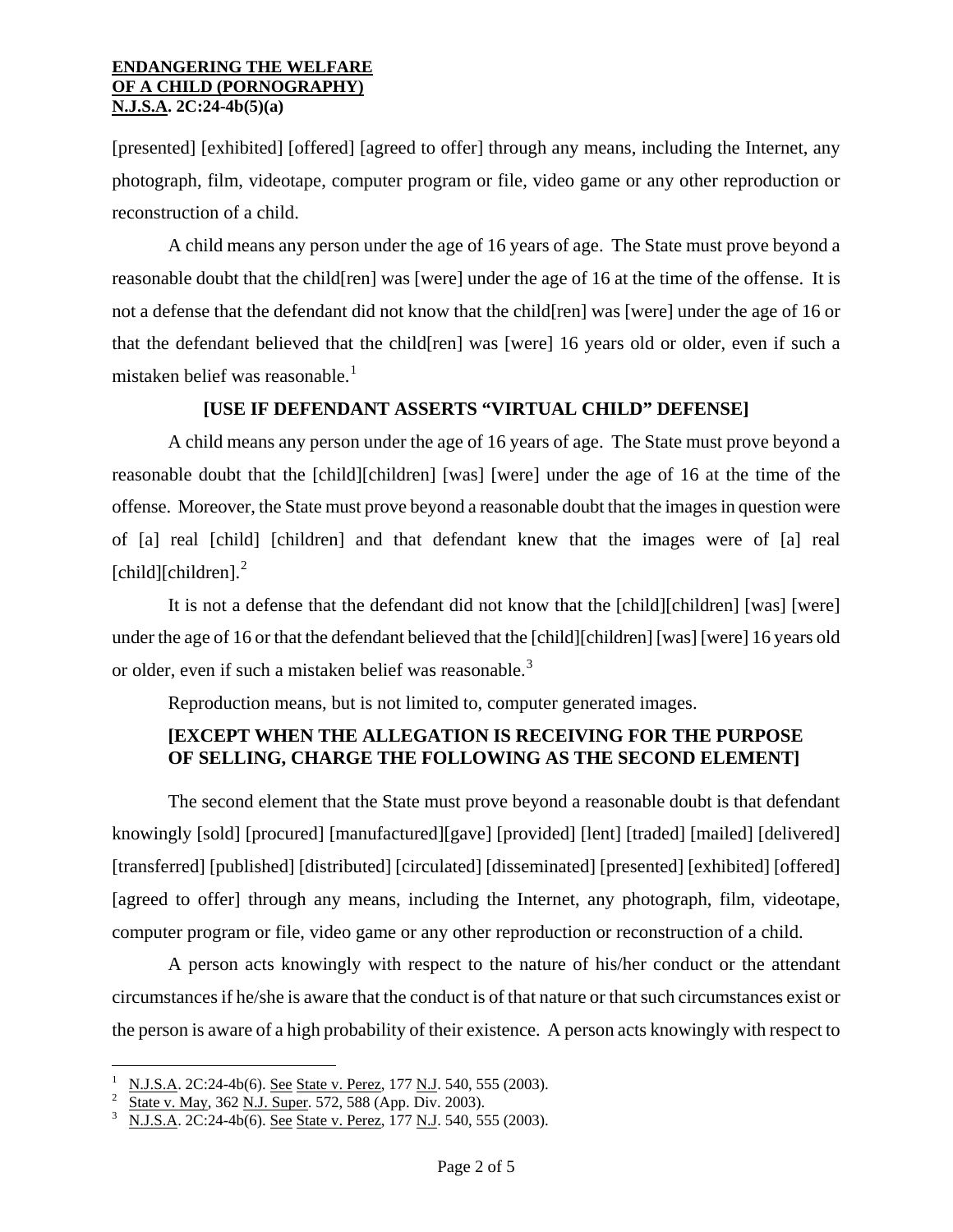a result of the conduct if he/she is aware that it is practically certain that the conduct will cause a result. "Knowing," "with knowledge," or equivalent terms have the same meaning.

Knowledge is a condition of the mind. It cannot be seen and can only be determined by inference from defendant's conduct, words or acts. A state of mind is rarely susceptible of direct proof but must ordinarily be inferred from the facts. Therefore, it is not necessary that the State produce witnesses to testify that an accused said that he/she had a certain state of mind when he/she did a particular thing. It is within your power to find that such proof has been furnished beyond a reasonable doubt by inference which may arise from the nature of his/her acts and conduct and from

all he/she said and did at the particular time and place and from all surrounding circumstances established by the evidence.

### **[WHEN THE ALLEGATION IS RECEIVING FOR THE PURPOSE OF SELLING, CHARGE THE FOLLOWING AS THE SECOND ELEMENT]**

The second element that the State must prove beyond a reasonable doubt is that defendant knowingly received for the purpose of selling through any means, including the Internet, any photograph, film, videotape, computer program or file, video game or any other reproduction or reconstruction of a child.

A person acts knowingly with respect to the nature of his/her conduct or the attendant circumstances if he/she is aware that the conduct is of that nature or that such circumstances exist or the person is aware of a high probability of their existence. A person acts knowingly with respect to a result of the conduct if he/she is aware that it is practically certain that the conduct will cause a result. "Knowing," "with knowledge," or equivalent terms have the same meaning.

I have used the phrase "with purpose." A person acts purposely with respect to the nature of his/her conduct or the result of that conduct if it is his/her conscious object to engage in conduct of that nature or to cause such a result. A person acts purposely with respect to attendant circumstances if the person is aware of the existence of such circumstances or believes or hopes that they exist. "With purpose," "designed," "with design," or equivalent terms have the same meaning.

Knowledge and purpose are conditions of the mind which cannot be seen and can only be determined by inference from defendant's conduct, words or acts. A state of mind is rarely susceptible of direct proof but must ordinarily be inferred from the facts. Therefore, it is not necessary that the State produce witnesses to testify that an accused said that he/she had a certain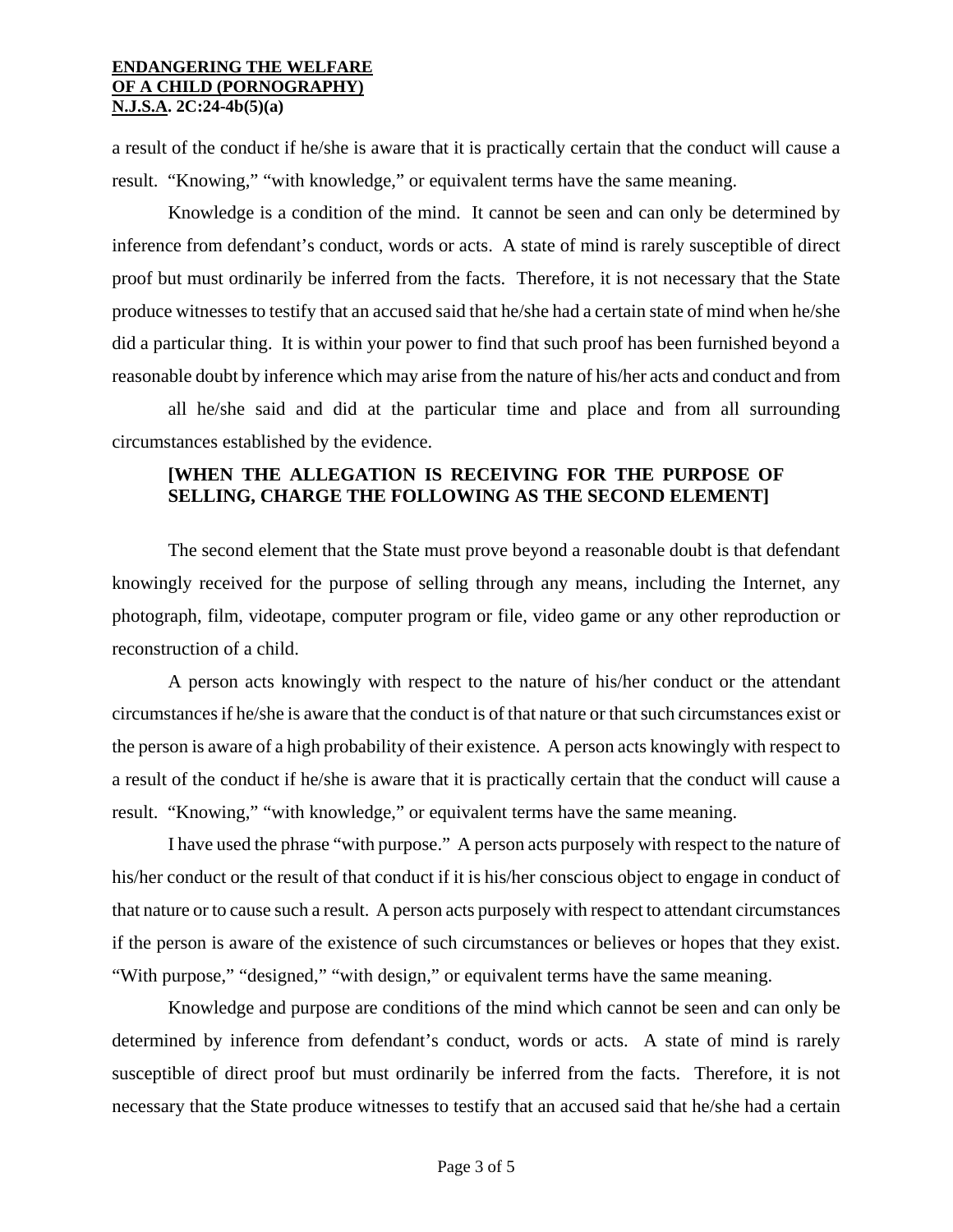state of mind when he/she did a particular thing. It is within your power to find that such proof has been furnished beyond a reasonable doubt by inference which may arise from the nature of his/her acts and conduct and from all he/she said and did at the particular time and place and from all surrounding circumstances established by the evidence.

## **[CHARGE IN ALL CASES]**

The third element that the State must prove beyond a reasonable doubt is that the [child] [children] depicted in the photograph, film, videotape, computer program or file, video game or any other reproduction or reconstruction [was] [were] engaging in a prohibited sexual act or in the simulation of such an act.

A prohibited sexual act means

# **[CHOOSE APPROPRIATE]**

*sexual intercourse*, which is penetration, however slight, of the vagina by a penis.<sup>[4](#page-1-2)</sup>

*anal intercourse*, which is penetration, however slight, into the anus.<sup>[5](#page-3-0)</sup>

*masturbation*, which is stimulation of the genitals.<sup>[6](#page-3-1)</sup>

*bestiality*, which is a sexual connection between a person and an animal.<sup>[7](#page-3-2)</sup>

*sadism*, which is sexual gratification dependent largely on the infliction of pain on others.<sup>[8](#page-3-3)</sup>

*masochism*, which is sexual gratification dependent largely on the infliction of physical or mental abuse on the person.<sup>[9](#page-3-4)</sup>

*fellatio*, which is oral contact with the male sexual organ.<sup>[10](#page-3-5)</sup>

*cunnilingus*, which is oral contact with the female sex organ.<sup>[11](#page-3-6)</sup>

*nudity*, if depicted for the purpose of sexual stimulation or gratification of any person who may view such depiction.

*vaginal intercourse*, which is the penetration of the vagina, or **[where appropriate]** of the space between the labia majora or outer lips of the vulva.<sup>[12](#page-3-7)</sup>

i

<sup>4</sup> Hice v. State, 593 S.W.2d 57, 64 (Ark. 1980) and cases cited there.

<span id="page-3-0"></span>State v. Gallagher, 286 N.J. Super. 1, 13 (App. Div. 1995), certif. denied, 146 N.J. 569 (1996).

<span id="page-3-1"></span><sup>&</sup>lt;sup>6</sup> People v. Lamb, 90 Cal. Rptr.2d 565, 576 (Ct. App. 1999)

<span id="page-3-2"></span>State v. Bonynge, 450 N.W.2d 331, 338 (Minn. Ct. App. 1990).

<span id="page-3-3"></span>Ex Parte Anderson, 902 S.W.2d 695, 700 (Tex. Ct. App. 1995). Id. at 700.

<span id="page-3-4"></span>

<span id="page-3-6"></span><span id="page-3-5"></span><sup>&</sup>lt;sup>10</sup> State in the Interest of S.M., 284 <u>N.J. Super</u>. 611, 616-19 (App. Div. 1995).<br><sup>11</sup> State v. Fraction, 206 <u>N.J. Super</u>. 532, 535-36 (App. Div. 1985), <u>certif. denied</u>, 104 <u>N.J</u>. 434 (1986).<br><sup>12</sup> See State v. J.A.,

<span id="page-3-7"></span>court in that case which included the following language which can be used if the circumstances of the specific case are